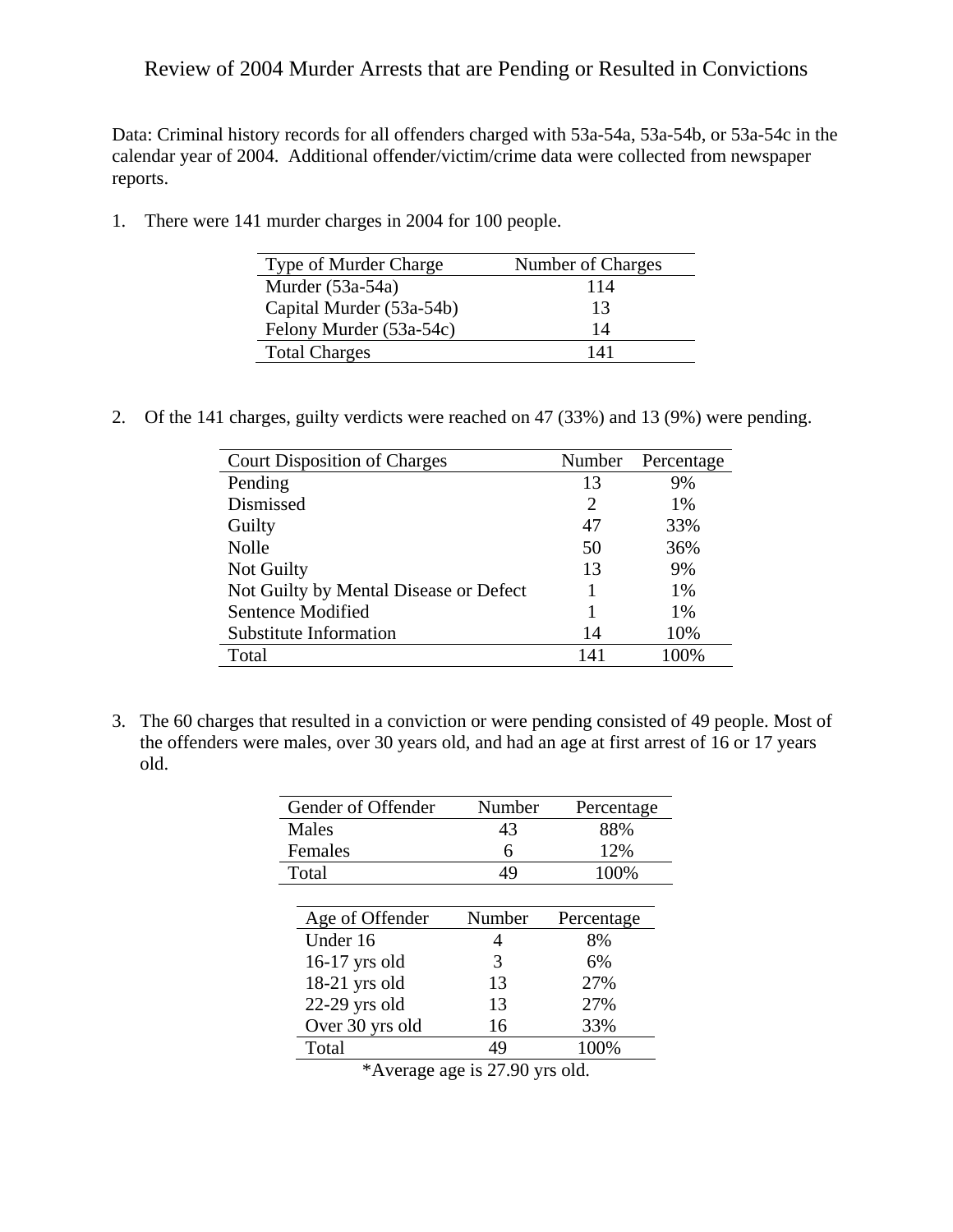| Age at First Arrest | Number | Percentage |
|---------------------|--------|------------|
| Under 16            | 5      | 10%        |
| $16-17$ yrs old     | 20     | 41%        |
| 18-21 yrs old       |        | 14%        |
| $22-29$ yrs old     | 8      | 16%        |
| Over 30 yrs old     | 9      | 18%        |
| Total               | 49     | 100%       |
|                     |        |            |

\*Average age at first arrest is 24.22 yrs old.

4. Of the 49 individuals, close to one-third (32%) had been arrested on at least six separate occasions prior to committing murder, most had no record of violence (59%), and most had not been sentenced to prison (59%).

| <b>Prior Arrest Incidents</b> | Number | Percentage |
|-------------------------------|--------|------------|
| 0                             | 12     | 24%        |
| 1                             | 4      | 8%         |
| $\overline{2}$                | 5      | 10%        |
| $3$ to 6                      | 12     | 24%        |
| 6 to 10                       | 8      | 16%        |
| More than 10                  | 8      | 16%        |
| Total                         | 49     | 100%       |
|                               |        |            |
| <b>Prior Violence</b>         | Number | Percentage |
| Yes                           | 20     | 41%        |
| No                            | 29     | 59%        |
| Total                         | 49     | 100%       |
|                               |        |            |
| <b>Prior Prison Sentences</b> | Number | Percentage |
| $\mathbf{0}$                  | 29     | 59%        |
|                               | 4      | 8%         |
| 2                             | 5      | 10%        |
| 3 or more                     | 11     | 22%        |
| Total                         | 49     | 100%       |

5. Of the felony murders, most (10 out of 13) were committed during a robbery.

| Other Felony                 | Number | Percentage |
|------------------------------|--------|------------|
| Robbery                      | 10     | 76%        |
| <b>Burglary</b>              |        | 8%         |
| <b>Reckless Endangerment</b> |        | 8%         |
| Drug Sales                   |        | 8%         |
| Total                        | $13*$  | 100%       |

\*We were unable to determine one of these